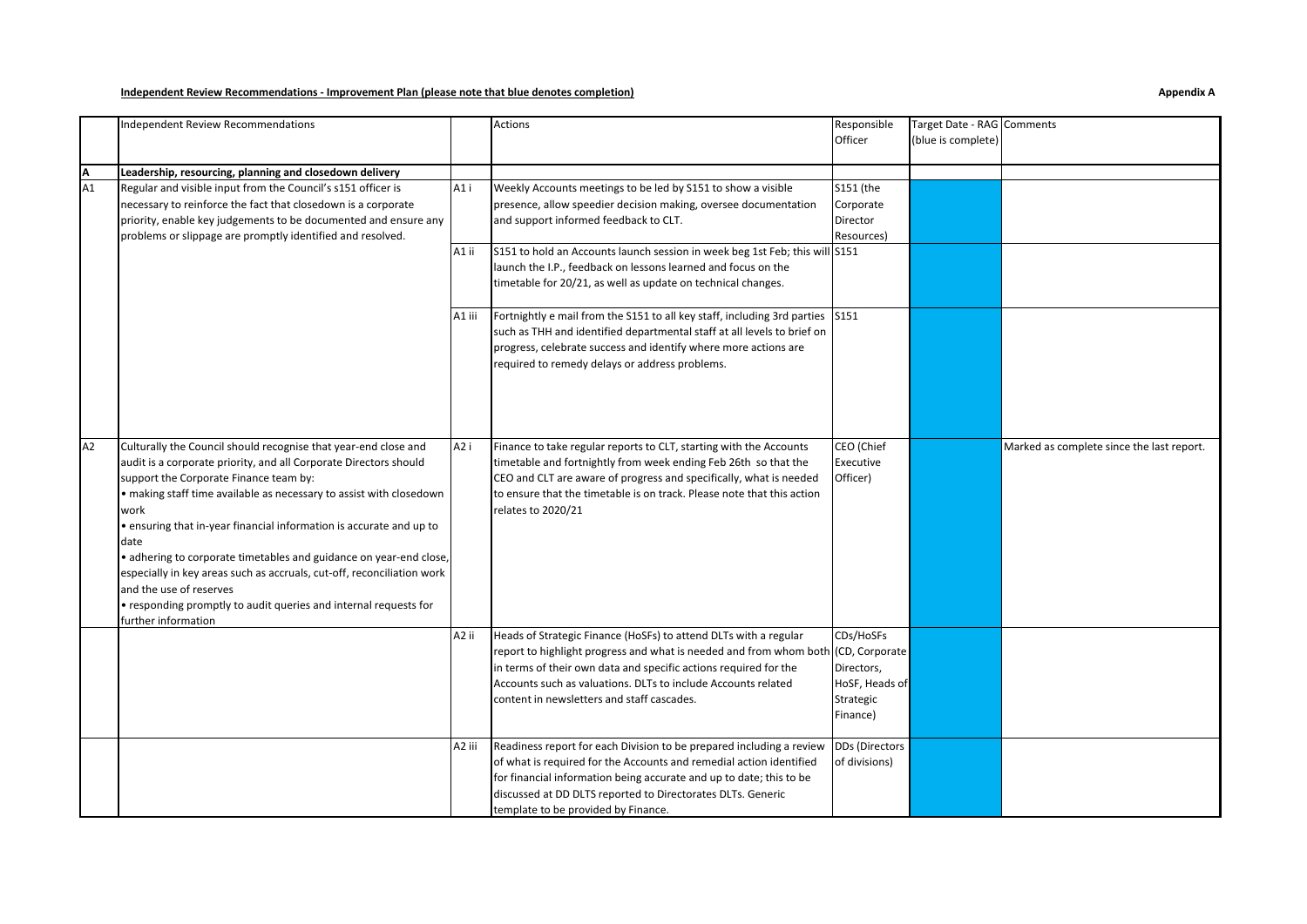|                | <b>Independent Review Recommendations</b>                                                                                                                                                                                                                                                  |        | Actions                                                                                                                                                                                                                                                                                                                                                                                                                                         | Responsible<br>Officer                                              | Target Date - RAG Comments<br>(blue is complete) |                                           |
|----------------|--------------------------------------------------------------------------------------------------------------------------------------------------------------------------------------------------------------------------------------------------------------------------------------------|--------|-------------------------------------------------------------------------------------------------------------------------------------------------------------------------------------------------------------------------------------------------------------------------------------------------------------------------------------------------------------------------------------------------------------------------------------------------|---------------------------------------------------------------------|--------------------------------------------------|-------------------------------------------|
|                |                                                                                                                                                                                                                                                                                            | A2 iv  | PDRs (now My Annual Review MARs) to contain an objective on<br>finance to cover budget development, monitoring and the accounts<br>for all relevant staff. This will be carried into Phase 2.                                                                                                                                                                                                                                                   | CEOs/CDs                                                            |                                                  | Marked as complete since the last report. |
|                |                                                                                                                                                                                                                                                                                            | A2 v   | A Council wide coms plan to be developed in conjunction with<br>Comms so that awareness is heightened and colleagues across the<br>Council understand progress.                                                                                                                                                                                                                                                                                 | <b>DS151</b><br>(Director,<br>Finance,<br>Procurement<br>and Audit) |                                                  |                                           |
| A <sub>3</sub> | All Finance staff should expect to be involved in year-end work and A3 i<br>should be provided with adequate and up-to-date training in this<br>regard. Local authorities who do this most successfully have a<br>programme of short, but regular, training events throughout the<br>year. |        | A series of mandatory briefings and training sessions to be drawn up<br>and diarised in all Finance Calendars. All staff to attend, including<br>S151, except for those detailed briefing sessions centering on one<br>specific subject such as schools accounting.                                                                                                                                                                             | DS151                                                               |                                                  |                                           |
|                |                                                                                                                                                                                                                                                                                            | A3 ii  | A wider training needs analysis will be carried out for Finance staff as DS151<br>well as BHs and administrators to identify gaps and develop a suite of<br>training sessions and on line content. This will be carried into Phase 2                                                                                                                                                                                                            |                                                                     |                                                  | Marked as complete since the last report. |
|                |                                                                                                                                                                                                                                                                                            | A3 iii | A wider training plan to be developed including one off and ongoing<br>training for BH, along with a BH webpage with training content and<br>link to relevant documentation such as the BH Handbook. The<br>training should be mandatory.                                                                                                                                                                                                       | DS151                                                               |                                                  | Marked as complete since the last report. |
| A4             | Closedown planning should clarify accountability for all tasks<br>identified and ensure that detailed working papers are prepared to<br>support all core statement and disclosure notes.                                                                                                   | A4 i   | Review allocation of tasks as part of the timetable review.                                                                                                                                                                                                                                                                                                                                                                                     | CA (Chief<br>Accoutant)                                             |                                                  |                                           |
|                |                                                                                                                                                                                                                                                                                            | A4 ii  | Templates for detailed working papers to be drawn up eg for accruals CA                                                                                                                                                                                                                                                                                                                                                                         |                                                                     |                                                  |                                           |
|                |                                                                                                                                                                                                                                                                                            | A4 iii | PDRs (now My Annual Review) to be clear about individual training<br>needs so staff have the opportunities to be upskilled where<br>individual needs are identified.                                                                                                                                                                                                                                                                            | DD HR                                                               |                                                  | Marked as complete since the last report. |
| A5a            | Closedown work should be scheduled to avoid bottlenecks and to<br>ensure that all disclosure notes are completed and reviewed before<br>core statements are prepared.                                                                                                                      | A5a i  | Lessons learned sessions to be held with all staff including an<br>assessment of where bottlenecks occurred and why this was the<br>case. The key bottlenecks experienced for 2019/20 accounts such as<br>schools, the Collection Fund, Leaseholders, payroll reconciliations,<br>bank accounts, energy holding account, suspense and other key<br>reconciliations such as Housing Rents all to have specific plans to<br>avoid a reoccurrence. | DS151                                                               |                                                  |                                           |
|                |                                                                                                                                                                                                                                                                                            | A5a ii | A review of strategic priorities and resourcing for Finance to be held<br>to allow more focus on the Accounts. CLT agreed that Finance staff<br>could post a virtual 2 week "out of office" to focus on the Audit.                                                                                                                                                                                                                              | S151                                                                |                                                  |                                           |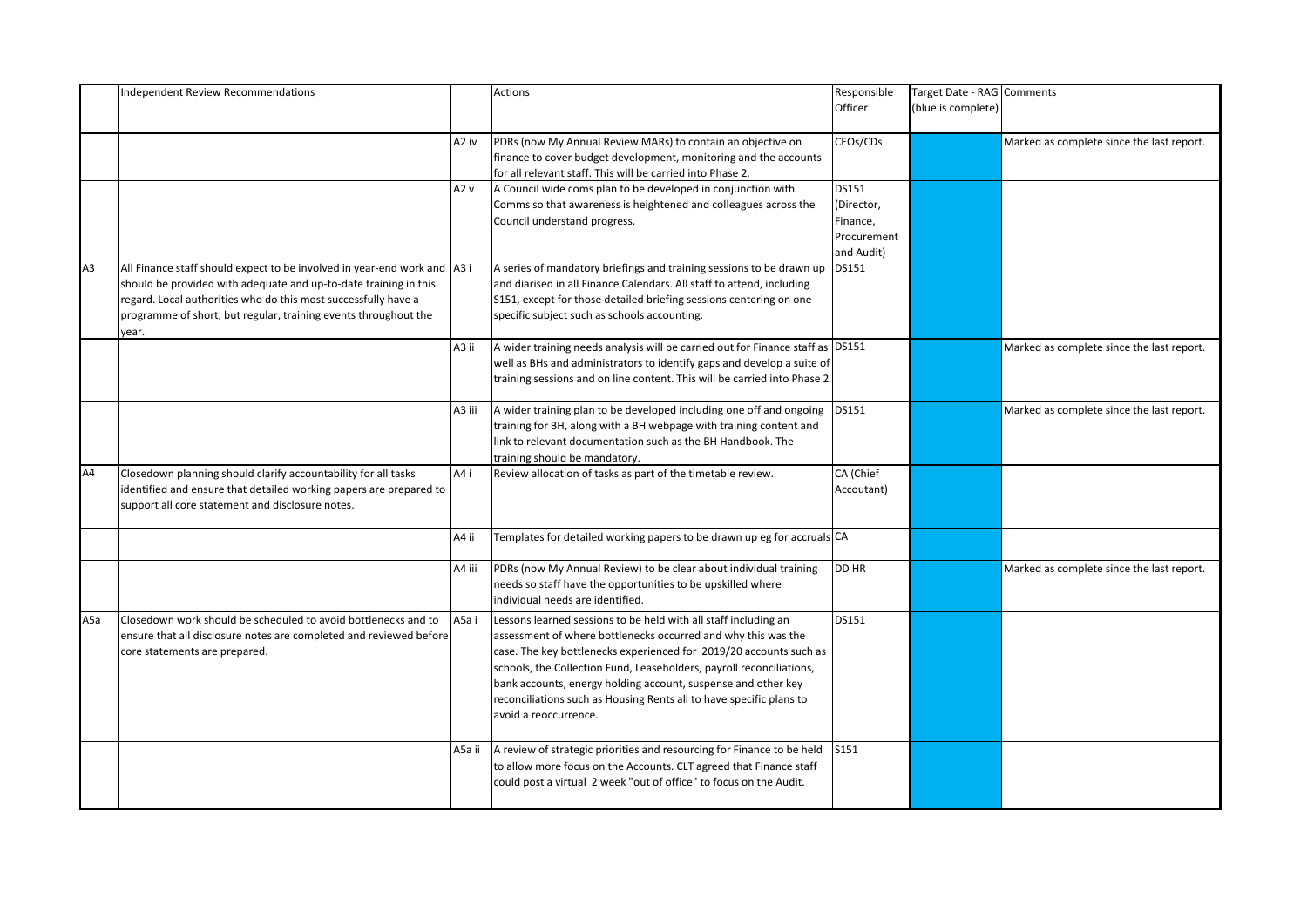|     | <b>Independent Review Recommendations</b>                                                                                                                                                                                                                                                                                                                                                                                                                            |         | Actions                                                                                                                                                                                                                                                                                                                    | Responsible<br>Officer | Target Date - RAG Comments<br>(blue is complete) |                                                                                                                                                                                                           |
|-----|----------------------------------------------------------------------------------------------------------------------------------------------------------------------------------------------------------------------------------------------------------------------------------------------------------------------------------------------------------------------------------------------------------------------------------------------------------------------|---------|----------------------------------------------------------------------------------------------------------------------------------------------------------------------------------------------------------------------------------------------------------------------------------------------------------------------------|------------------------|--------------------------------------------------|-----------------------------------------------------------------------------------------------------------------------------------------------------------------------------------------------------------|
|     |                                                                                                                                                                                                                                                                                                                                                                                                                                                                      | A5a iii | Closing timetable and plan being reviewed for early cut off<br>opportunities where they will add value, where more estimates can<br>be used.                                                                                                                                                                               | CA                     |                                                  |                                                                                                                                                                                                           |
|     |                                                                                                                                                                                                                                                                                                                                                                                                                                                                      | A5a iv  | A review of who uploads accrual bulk journals and manual journals<br>(service finance team or business support team)to be carried out to<br>avoid bottlenecks                                                                                                                                                              | CA                     |                                                  |                                                                                                                                                                                                           |
|     |                                                                                                                                                                                                                                                                                                                                                                                                                                                                      | A5a v   | The Council's current Asset Register is on a spreadsheet. This needs<br>to be put on a system for control purposes and avoid bottlenecks.                                                                                                                                                                                  | CA                     |                                                  | The date for delivery needs to be agreed<br>after the accounts have been restated and<br>all audit queries responded to for the years<br>2018/19 and 2019/20; delivery is late due to<br>capacity issues. |
| A5b | The closedown plan includes columns for actual completion dates<br>and a "traffic light" risk assessment system, which should be used<br>to monitor progress and highlight delays.                                                                                                                                                                                                                                                                                   | A5b     | The closedown plan for 19/20 had these columns built in.                                                                                                                                                                                                                                                                   | CA                     |                                                  |                                                                                                                                                                                                           |
| A6  | The Council should aim to complete as much closedown work as<br>possible prior to 1 April each year, using budget and Quarter 3<br>information where possible to draft disclosure notes.                                                                                                                                                                                                                                                                             | A6      | The Timetable will be reviewed to ensure that as many tasks as<br>possible will be completed prior to 31/3/21, including seeking further<br>opportunities to use estimates.                                                                                                                                                | CA                     |                                                  |                                                                                                                                                                                                           |
| A7  | The Prepared By Client (PBC, information requirements) is one of<br>the key drivers for the audit and the contents of this list should be<br>discussed and agreed well in advance with a view to ensuring that<br>all working papers requested are available at the start of the audit.<br>Checklists, templates and proformas should also be introduced to<br>ensure that working papers are prepared to a consistent standard<br>which meets external audit needs. | A7i     | Earliest sight of PBC requested to discuss with Deloitte and a<br>workshop to be set up to review requirements with them.                                                                                                                                                                                                  | CA                     |                                                  |                                                                                                                                                                                                           |
|     |                                                                                                                                                                                                                                                                                                                                                                                                                                                                      | A7 ii   | Detailed briefing sessions on the PBC to be set up with all responsible CA<br>officers (as in 19/20)                                                                                                                                                                                                                       |                        |                                                  |                                                                                                                                                                                                           |
|     |                                                                                                                                                                                                                                                                                                                                                                                                                                                                      | A7 iii  | Checklists, templates and proformas to be reviewed as part of the<br>Accounts suite of documentation.                                                                                                                                                                                                                      | CA                     |                                                  |                                                                                                                                                                                                           |
| A8  | Closedown work should include detailed checks on the draft<br>financial statements, and a full review of year-end working papers,<br>at the pre-audit stage.                                                                                                                                                                                                                                                                                                         | A8      | To be included as part of the Accounts Timetable (this was in place<br>for 19/20)                                                                                                                                                                                                                                          | CA                     |                                                  |                                                                                                                                                                                                           |
| B   | <b>Systems and processes</b>                                                                                                                                                                                                                                                                                                                                                                                                                                         |         |                                                                                                                                                                                                                                                                                                                            |                        |                                                  |                                                                                                                                                                                                           |
| B1a | The Council should, as a priority, address the shortcomings in the<br>current ledger system highlighted by CIPFA in 2017. A project plan<br>should be established to deliver the required improvements within<br>achievable timescales, and subject to regular monitoring by the<br>Audit Committee.                                                                                                                                                                 | B1ai    | A Development Plan is being devised in conjunction with IT that has<br>identified development priorities that will take place before and after<br>a planned upgrade to Agresso before June 21. Benefits include<br>"Rollovers" carried out for the Council, capital budgets loaded to<br>Agresso with new capital reports. | DS151                  |                                                  |                                                                                                                                                                                                           |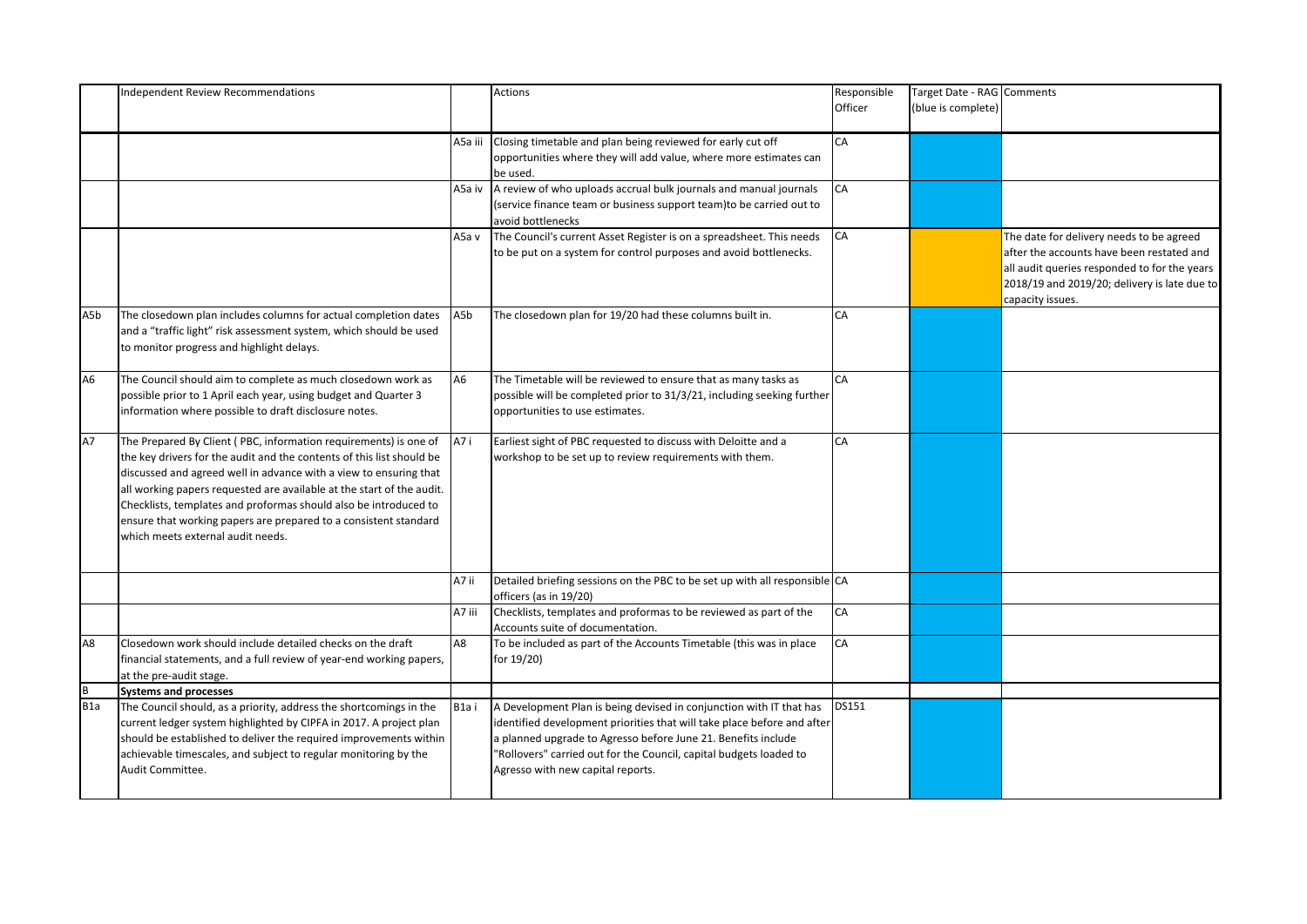|                  | <b>Independent Review Recommendations</b>                              |                   | <b>Actions</b>                                                          | Responsible     | Target Date - RAG Comments |                                             |
|------------------|------------------------------------------------------------------------|-------------------|-------------------------------------------------------------------------|-----------------|----------------------------|---------------------------------------------|
|                  |                                                                        |                   |                                                                         | Officer         | (blue is complete)         |                                             |
|                  |                                                                        |                   |                                                                         |                 |                            |                                             |
|                  |                                                                        | B1a ii            | Planned improvements delivered. Items not complete and being            | Chair of the    |                            | The reports are due to Go Live on 1st July  |
|                  |                                                                        |                   | carried into Phase 2 are new standard revenue reports.                  | Financial       |                            | 2022.                                       |
|                  |                                                                        |                   |                                                                         |                 |                            |                                             |
|                  |                                                                        |                   |                                                                         | Systems         |                            |                                             |
|                  |                                                                        |                   |                                                                         | Board           |                            |                                             |
|                  |                                                                        | B1a iii           | A strategic review of corporate systems was to be carried out to        | S151            |                            | CLT have agreed that a Focussed Review of   |
|                  |                                                                        |                   | decide what financial system should be used. An external analysis of    |                 |                            | the Agresso system will take place in       |
|                  |                                                                        |                   | opportunities will be commissioned externally as part of the Review.    |                 |                            | June/July with a report in July and the     |
|                  |                                                                        |                   |                                                                         |                 |                            | strategic review of Corporate Systems will  |
|                  |                                                                        |                   |                                                                         |                 |                            | take place in the Autumn.                   |
| B <sub>1</sub> b | The Council should simplify the current coding structure so that it    | B <sub>1</sub> b  | This has been completed for the 19/20 set of accounts and is in         | DS151           |                            |                                             |
|                  | reflects, with minimal re-analysis, the required layout and format     |                   | place.                                                                  |                 |                            |                                             |
|                  | of the Statement of Accounts.                                          |                   |                                                                         |                 |                            |                                             |
|                  |                                                                        |                   |                                                                         | CA              |                            |                                             |
| B <sub>1</sub> c | Arrangements should also be put in place to manage the                 | B <sub>1c</sub>   | This forms part of the Agresso Development Plan and has been            |                 |                            |                                             |
|                  | appropriate roll-forward, reversal or re-start of specified ledger     |                   | completed for the Council's Accounts (NB a similar approach will be     |                 |                            |                                             |
|                  | codes each year end.                                                   |                   | taken for THH, Client Affairs and the Pensions Fund)                    |                 |                            |                                             |
|                  |                                                                        |                   |                                                                         |                 |                            |                                             |
| B <sub>1</sub> d | The Council should also simplify the presentation of the CIES and      | B1d               | An initial review of Corporate recharges was completed and budgets      | DS151           |                            | Marked as complete since the last report.   |
|                  | underlying processes for the accounting and management of              |                   | centralised. A review of accounting for and the management of           |                 |                            |                                             |
|                  | overheads, governance and corporate service costs.                     |                   | overheads, governance and corporate service costs to be                 |                 |                            |                                             |
|                  |                                                                        |                   | commissioned, with the objective of making these fit for purpose        |                 |                            |                                             |
|                  |                                                                        |                   | whilst being as simple to execute as possible. The Accounts impact      |                 |                            |                                             |
|                  |                                                                        |                   | will be year 21/22.                                                     |                 |                            |                                             |
|                  |                                                                        |                   |                                                                         |                 |                            |                                             |
|                  |                                                                        |                   |                                                                         |                 |                            |                                             |
| B1e              | Action should be taken to minimise journal mispostings and coding  B1e |                   | A review of the 100,000 plus journals a year will be commissioned to    | DS151           |                            | This review has taken place and the         |
|                  | adjustments, through a combination of staff training and by            |                   | reduce the volumes and secondly, make recommendations on staff          |                 |                            | implementation dates are being agreed       |
|                  | restricting who can initiate and authorise such transactions.          |                   | that can post journals; currently, departmental staff can post journals |                 |                            | shortly.                                    |
|                  |                                                                        |                   | as well as Finance staff.                                               |                 |                            |                                             |
|                  |                                                                        |                   |                                                                         |                 |                            |                                             |
| B <sub>2</sub> a | The Council should confirm that all Agresso ledger codes and           | B <sub>2</sub> ai | A review of all ledger codes and disclosure notes to take place to      | DS151           |                            | The date for full delivery needs to be      |
|                  |                                                                        |                   |                                                                         |                 |                            |                                             |
|                  | disclosure notes are supported by ongoing financial systems and/or     |                   | establish that each balance/disclosure note has an owner and that a     |                 |                            | agreed after the accounts have been         |
|                  | year-end work. Arrangements should be put in place to carry out        |                   | reconciliation is taking place. Where they are key, those to form part  |                 |                            | restated and all audit queries responded to |
|                  | and evidence regular reconciliation work which confirms the            |                   | of the Technical Plan - Phase 1, so arrangements for those will be put  |                 |                            | for the years 2018/19 and 2019/20;          |
|                  | accuracy of these balances on a monthly basis rather than relying      |                   | in place to ensure that regular reconciliations processes are           |                 |                            | delivery is late due to capacity issues.    |
|                  | on year-end work.                                                      |                   | documented, carried out and reviewed                                    |                 |                            |                                             |
|                  |                                                                        |                   |                                                                         |                 |                            |                                             |
|                  |                                                                        | B2a ii            | All other codes and disclosure notes; arrangements for those will be    | <b>DS151/CA</b> |                            | The date for full delivery needs to be      |
|                  |                                                                        |                   | put in place to ensure that regular reconciliations processes are       |                 |                            | agreed after the accounts have been         |
|                  |                                                                        |                   | documented, carried out and reviewed                                    |                 |                            | restated and all audit queries responded to |
|                  |                                                                        |                   |                                                                         |                 |                            |                                             |
|                  |                                                                        |                   |                                                                         |                 |                            | for the years 2018/19 and 2019/20;          |
|                  |                                                                        |                   |                                                                         |                 |                            | delivery is late due to capacity issues.    |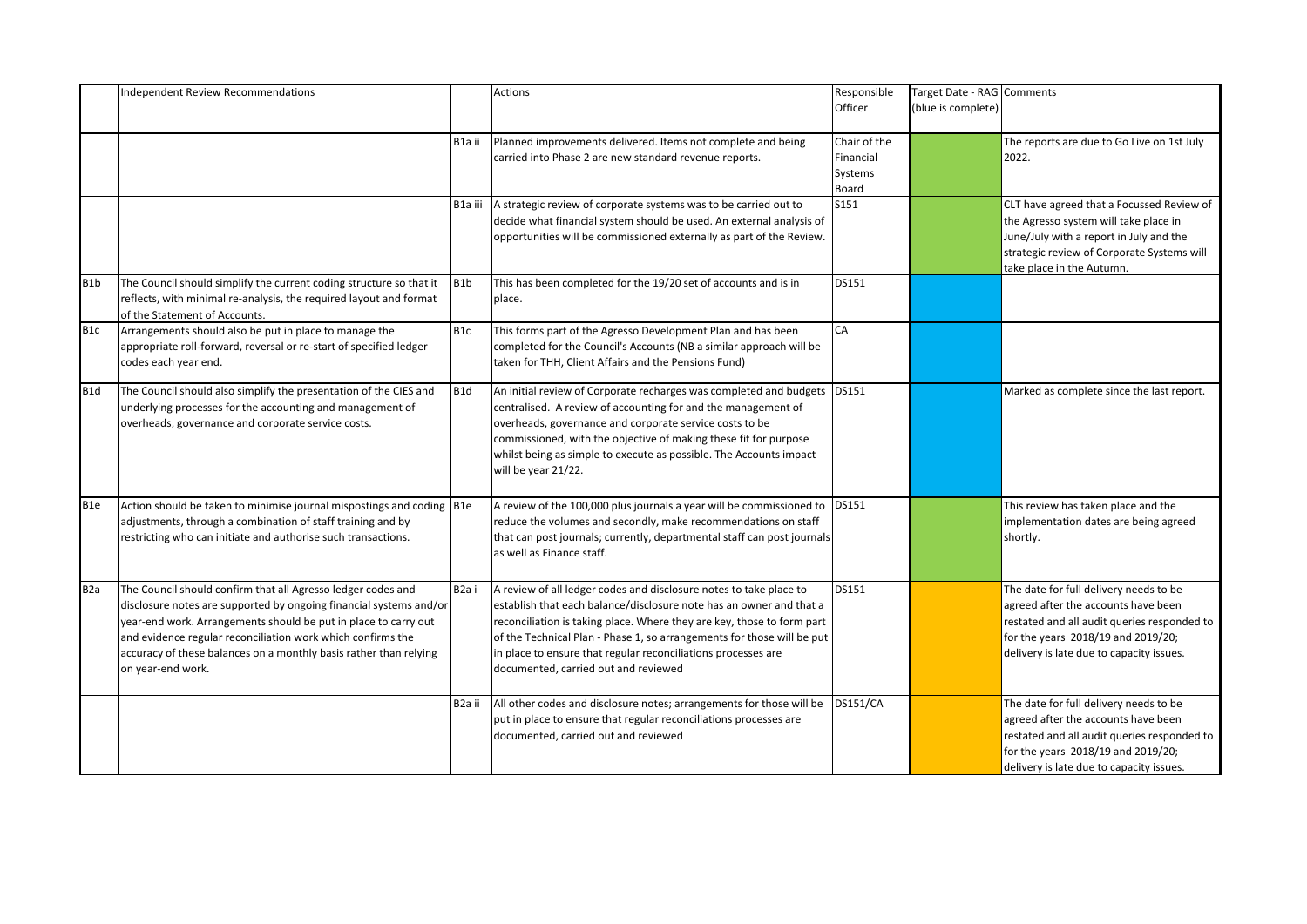|                  | <b>Independent Review Recommendations</b>                                                                                                                                                                                                                                                                                                                                    |                  | Actions                                                                                                                                                                                                                                                                                                                                                                                                                                                                                                                                                                                                                                                                                                                                                                                                                                                                                                                                                                               | Responsible<br>Officer | Target Date - RAG Comments<br>(blue is complete) |                                                                                                                                                                                                                |
|------------------|------------------------------------------------------------------------------------------------------------------------------------------------------------------------------------------------------------------------------------------------------------------------------------------------------------------------------------------------------------------------------|------------------|---------------------------------------------------------------------------------------------------------------------------------------------------------------------------------------------------------------------------------------------------------------------------------------------------------------------------------------------------------------------------------------------------------------------------------------------------------------------------------------------------------------------------------------------------------------------------------------------------------------------------------------------------------------------------------------------------------------------------------------------------------------------------------------------------------------------------------------------------------------------------------------------------------------------------------------------------------------------------------------|------------------------|--------------------------------------------------|----------------------------------------------------------------------------------------------------------------------------------------------------------------------------------------------------------------|
|                  |                                                                                                                                                                                                                                                                                                                                                                              |                  | B2a iii   The accounting processes for the Collection Fund CF) will be<br>reviewed and documented by an external resource, LGF and training<br>delivered for relevant staff.                                                                                                                                                                                                                                                                                                                                                                                                                                                                                                                                                                                                                                                                                                                                                                                                          | DS151                  |                                                  | Marked as complete since the last report.                                                                                                                                                                      |
| B <sub>2</sub> b | Good practice is to operate a "dashboard" approach with regular<br>(i.e. monthly) reports to the s.151 officer to provide assurance to<br>him/her that all reconciliations are occurring on time and to<br>identify where they are not so that corrective action can be<br>undertaken in a timely manner.                                                                    | B <sub>2</sub> b | The first monthly dashboard has been produced in July.                                                                                                                                                                                                                                                                                                                                                                                                                                                                                                                                                                                                                                                                                                                                                                                                                                                                                                                                | CA                     |                                                  | The date for full delivery needs to be<br>agreed after the accounts have been<br>restated and all audit queries responded to<br>for the years 2018/19 and 2019/20;<br>delivery is late due to capacity issues. |
| <b>ВЗа</b>       | Given the significance of asset valuations to the audit process,<br>tenders and contracts for external valuers should emphasise that<br>all work is carried out to a standard that meets Code and RICS Red<br>Book requirements in full. Contracts should only be awarded to<br>valuers who can demonstrate a proven track record in meeting<br>external audit requirements. | <b>ВЗа</b>       | TH already mandates that all companies used have surveyors that are CA/Place DD<br>RICS registered valuers as a condition of the contract, as per RICS<br>requirements https://www.rics.org/uk/upholding-professional-<br>standards/regulation/valuer-registration/ Tower Hamlets' current<br>valuer is RICS registered https://www.wilks-head.co.uk/the-<br>firm/meet-the-team/guy-harbord/<br>The track record of surveyors is a key factor in contract award; our<br>current contractor is one of the most widely used companies in this<br>field and provides a similar service to over 100 local authorities. NB<br>The Council is in the final year of this contract (The Contract is for 5<br>years from 1st September 2017 and expires on 31st August 2022,<br>although it can be extended for one or more further periods). A<br>meeting has been diarised for early 2022 to commission a new<br>tender process ensuring that the surveyors have RICS Registered<br>Valuers. |                        |                                                  |                                                                                                                                                                                                                |
| B <sub>3</sub> b | Valuation processes, including all key estimates and assumptions,<br>should be fully documented with officers undertaking, and<br>evidencing, adequate review and challenge of all valuation reports<br>received                                                                                                                                                             | B <sub>3</sub> b | Tower Hamlets will confirm all the required assumptions with WHE<br>(the Valuers) before the valuation is carried out and document this<br>process and ensure that the valuation reports are reviewed,<br>challenged and that process will be documented. The valuation will<br>be reviewed by the Capital Accountant and nominated member of<br>Asset Management prior to being signed off by The Chief Accountant<br>and Head of Asset Management or Divisional Director of Place.                                                                                                                                                                                                                                                                                                                                                                                                                                                                                                  | CA/Place DD            |                                                  |                                                                                                                                                                                                                |
| B <sub>4</sub> a | The Council should liaise with its actuaries each year end to ensure<br>that officers understand and agree with all key assumptions<br>underpinning IAS 19 valuations and reports, and that evidence can<br>be provided, if necessary, to support the judgements, estimates<br>and assumptions arrived at.                                                                   |                  | This will be included in the Closedown timetable                                                                                                                                                                                                                                                                                                                                                                                                                                                                                                                                                                                                                                                                                                                                                                                                                                                                                                                                      | DS151                  |                                                  |                                                                                                                                                                                                                |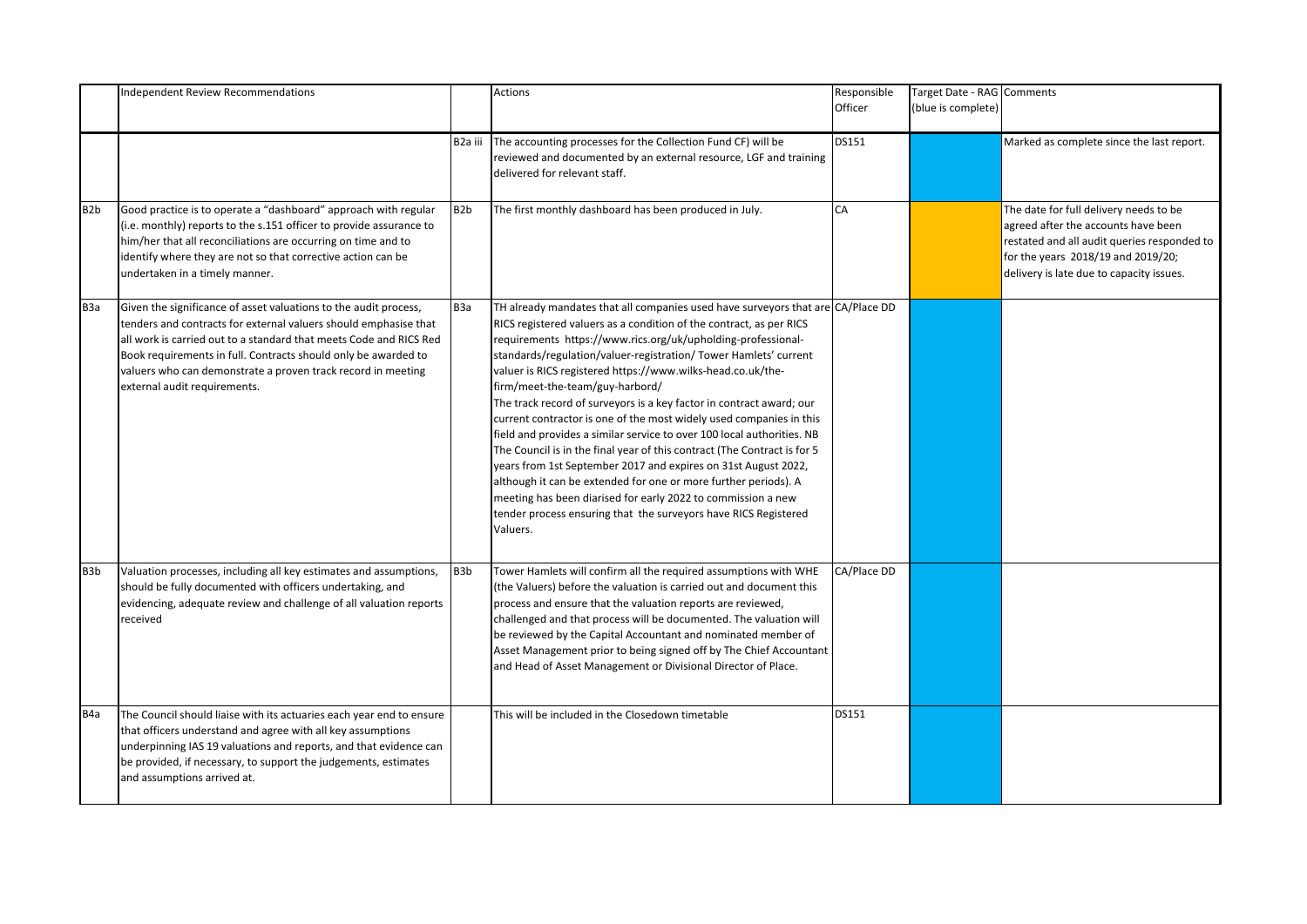|                  | <b>Independent Review Recommendations</b>                                                                                                                                                                                                                                                                                                                                                                                                           | <b>Actions</b>                                                                                                                                                                                                                                                                       | Responsible | Target Date - RAG Comments |                                                                                                                                                                                                                            |
|------------------|-----------------------------------------------------------------------------------------------------------------------------------------------------------------------------------------------------------------------------------------------------------------------------------------------------------------------------------------------------------------------------------------------------------------------------------------------------|--------------------------------------------------------------------------------------------------------------------------------------------------------------------------------------------------------------------------------------------------------------------------------------|-------------|----------------------------|----------------------------------------------------------------------------------------------------------------------------------------------------------------------------------------------------------------------------|
|                  |                                                                                                                                                                                                                                                                                                                                                                                                                                                     |                                                                                                                                                                                                                                                                                      | Officer     | (blue is complete)         |                                                                                                                                                                                                                            |
|                  |                                                                                                                                                                                                                                                                                                                                                                                                                                                     |                                                                                                                                                                                                                                                                                      |             |                            |                                                                                                                                                                                                                            |
| B <sub>4</sub> b | Actuaries' reports and correspondence should confirm how they<br>have taken account of recent legal cases and other current<br>developments when assessing year end pension liabilities.                                                                                                                                                                                                                                                            | This will be included in the Closedown timetable; this is amber as the DS151<br>reports have only just been delivered - this has been taken into Phase<br>$\overline{2}$                                                                                                             |             |                            |                                                                                                                                                                                                                            |
| B4c              | Working papers provided for audit should demonstrate how the<br>accounting implications of any prepayments or deficit funding<br>arrangements have been considered and applied                                                                                                                                                                                                                                                                      | The working papers to be reviewed and the accounting implications<br>clearly set out                                                                                                                                                                                                 | DS151       |                            |                                                                                                                                                                                                                            |
| B <sub>5a</sub>  | Discussions should be held with the external audit team early in the<br>New Year to identify and agree the basis for: • exercising and<br>disclosing key management judgements and material estimation<br>techniques • implementing new Code requirements and other<br>significant changes to the Statement of Accounts • dealing with any<br>other complex or contentious accounting issues.                                                       | A meeting to be set up for this purpose with all key parties.                                                                                                                                                                                                                        | CA          |                            |                                                                                                                                                                                                                            |
| B5b              | Particular attention should be given to the implementation of IFRS<br>16 for 2020/21, and project plans for successful implementation<br>put in place as soon as possible. Arrangements should then be<br>made to obtain any additional information from external experts,<br>(e.g. valuation reports, legal advice or formal accounting views) and<br>for officers to prepare briefing papers or Council reports on<br>material items as required. | This implementation has now been deferred nationally - the work on CA<br>this will be carried out as part of the preparation for 2021/22<br>Accounts.                                                                                                                                |             | No longer<br>required      | This work has not commenced due to a<br>delay in implementation at a national level.<br>If a firm implmention date is decided at a<br>national level, then work to prepare will<br>commence in Tower Hamlets at that time. |
| B <sub>5</sub> c | The template Statement of Accounts should be re-drafted to<br>include updated disclosure notes and revised accounting policies<br>by 31 January, then be presented to auditors and Those Charged<br>with Governance in advance of 31 March each year.                                                                                                                                                                                               | The template will drafted for CLT review, Deloitte and the Audit<br>Committee.                                                                                                                                                                                                       | CA          |                            |                                                                                                                                                                                                                            |
| Iс               | <b>Errors identified to date</b>                                                                                                                                                                                                                                                                                                                                                                                                                    |                                                                                                                                                                                                                                                                                      |             |                            |                                                                                                                                                                                                                            |
| C1a              | The Council should:<br>• update its approach to revenue recognition in the light of IFRS 15                                                                                                                                                                                                                                                                                                                                                         | The approach has been updated and a working paper shared with<br>Deloitte                                                                                                                                                                                                            | CA          |                            |                                                                                                                                                                                                                            |
| C1b              | • improve processes for controlling year end cut-off                                                                                                                                                                                                                                                                                                                                                                                                | To be reviewed as part of the closedown timetable.                                                                                                                                                                                                                                   | CA          |                            |                                                                                                                                                                                                                            |
| C1c              | . ensure that items are not carried forward on the Balance Sheet<br>without a detailed review to confirm accuracy and completeness of<br>audit trail                                                                                                                                                                                                                                                                                                | Documented line by line review of the Balance Sheet has taken place   Ds151/CA<br>and any uncertainties addressed with an action plan. This will be<br>taken into Phase 2 as the action plans need to be developed as it is<br>high level and needs to be taken to a granular level. |             |                            | The date for full delivery needs to be<br>agreed after the accounts have been<br>restated and all audit queries responded to<br>for the years 2018/19 and 2019/20;<br>delivery is late due to capacity issues              |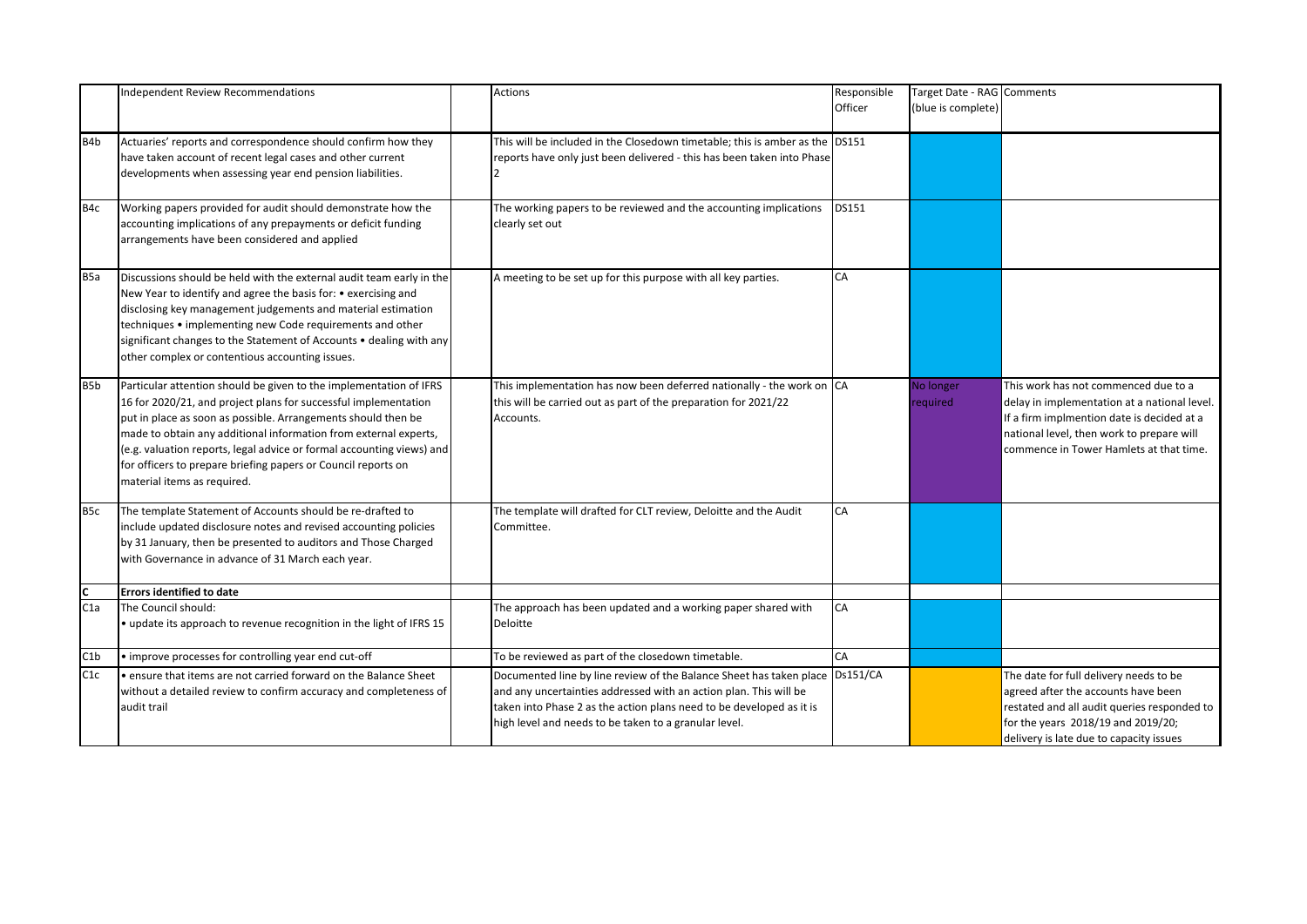|                | Independent Review Recommendations                                                                                                                                                                                                                                                                                                                                                                                                                                                                                                                                     |                  | <b>Actions</b>                                                                                                                                                                                                                                                                                                                                                                                                                                                                                                                                                                                                                                                                                                                                                                                                                                                                                                                           | Responsible                 | Target Date - RAG Comments |                                                                                                                                                                                                               |
|----------------|------------------------------------------------------------------------------------------------------------------------------------------------------------------------------------------------------------------------------------------------------------------------------------------------------------------------------------------------------------------------------------------------------------------------------------------------------------------------------------------------------------------------------------------------------------------------|------------------|------------------------------------------------------------------------------------------------------------------------------------------------------------------------------------------------------------------------------------------------------------------------------------------------------------------------------------------------------------------------------------------------------------------------------------------------------------------------------------------------------------------------------------------------------------------------------------------------------------------------------------------------------------------------------------------------------------------------------------------------------------------------------------------------------------------------------------------------------------------------------------------------------------------------------------------|-----------------------------|----------------------------|---------------------------------------------------------------------------------------------------------------------------------------------------------------------------------------------------------------|
|                |                                                                                                                                                                                                                                                                                                                                                                                                                                                                                                                                                                        |                  |                                                                                                                                                                                                                                                                                                                                                                                                                                                                                                                                                                                                                                                                                                                                                                                                                                                                                                                                          | Officer                     | (blue is complete)         |                                                                                                                                                                                                               |
|                |                                                                                                                                                                                                                                                                                                                                                                                                                                                                                                                                                                        |                  |                                                                                                                                                                                                                                                                                                                                                                                                                                                                                                                                                                                                                                                                                                                                                                                                                                                                                                                                          |                             |                            |                                                                                                                                                                                                               |
| C1d            | . ensure that land and buildings valuations meet Code and RICS<br>requirements<br>• improve liaison with spending departments to ensure that the<br>Fixed Asset Register is accurate and up to date.                                                                                                                                                                                                                                                                                                                                                                   |                  | All land and buildings are valued using Code and RICS requirements.<br>A monthly Assets Group meeting was established in the Autumn of<br>2020 to jointly review the list of potential surplus assets and assets<br>that are being disposed by a range of stakeholders from Finance and<br>Place. A list of all the assets that will come into operational use and<br>the anticipated year that they will become operational will be drawn<br>up using the Capital Programme and reviewed in detail quarterly by<br>the Assets Group and then reported to the Capital Delivery Board<br>which governs the Capital programme, to further ensure that the<br>fixed asset register can be kept up to date.                                                                                                                                                                                                                                  | CA/Place                    |                            | Marked as complete since the last report.                                                                                                                                                                     |
| C <sub>2</sub> | Feeder systems and regular reconciliation processes should be<br>established to ensure that all income due to the Council is<br>accurately and promptly invoiced, collected and recorded.                                                                                                                                                                                                                                                                                                                                                                              | C <sub>2</sub> a | All income sources need to be documented and reconciliation<br>processes reviewed and documented. Particular focus for Phase 1 is<br>on CIL, S106 and Leaseholders. Action Plans were agreed and largely<br>delivered and processes have been documented and are now with<br>Internal Audit for Review.                                                                                                                                                                                                                                                                                                                                                                                                                                                                                                                                                                                                                                  | DS151                       |                            | Phase 1 has been delivered as described.                                                                                                                                                                      |
|                |                                                                                                                                                                                                                                                                                                                                                                                                                                                                                                                                                                        | C2b              | All other income sources to be documented and reconciliation<br>processes reviewed and documented on a prioritised basis.                                                                                                                                                                                                                                                                                                                                                                                                                                                                                                                                                                                                                                                                                                                                                                                                                | <b>DS151</b>                |                            | The date for full delivery needs to be<br>agreed after the accounts have been<br>restated and all audit queries responded to<br>for the years 2018/19 and 2019/20;<br>delivery is late due to capacity issues |
| C <sub>3</sub> | A consistent approach to accounting for DSG funding deficits<br>should be decided upon, taking account of current DfE and CIPFA<br>guidance, and disclosed as a key management judgement in the<br><b>Statement of Accounts.</b>                                                                                                                                                                                                                                                                                                                                       |                  | This will be reviewed and the DSG funding deficits accounting<br>treatment disclosed in the Statement of Accounts                                                                                                                                                                                                                                                                                                                                                                                                                                                                                                                                                                                                                                                                                                                                                                                                                        | CA/Childrens<br><b>HOSF</b> |                            |                                                                                                                                                                                                               |
| C <sub>4</sub> | The Council should aim to set up a monthly monitoring process<br>whereby all schools provide copies of bank reconciliations and<br>budget monitoring statements within 10 days of each month-end,<br>and this information is used to confirm each schools' cash balances,<br>reserves balances and spend to date against DSG allocation. Journal<br>postings can then be made on a regular basis throughout the year<br>to eliminate internal transactions and recharges and post accurate<br>figures for schools' cash balances and reserves to the Balance<br>Sheet. |                  | The decision for the need to move to monthly monitoring for schools   HOSF -<br>will be taken at the end of October 2021. A more robust quarterly<br>monitoring process has been implemented as well as further<br>improvements planned in for 2020/21. These include ensuring that<br>DSG budget allocations are made through a monthly BACs payment<br>set up at the beginning of the school year, internal payroll is posted<br>directly, rather than as a year end process which can then be checked<br>and monitored regularly. There is also a consideration to make<br>service level agreement charges an annual in advance invoiced<br>amount and for other school income payments to be made on a<br>quarterly rather than monthly basis.<br>There is a plan in place to record the bank balance more<br>transparently on the ledger to ensure the bank account reconciliation<br>is possible for the council in a simple form. | children's                  |                            | The decision has been taken by the Finance<br>Improvement Board to review quarterly.                                                                                                                          |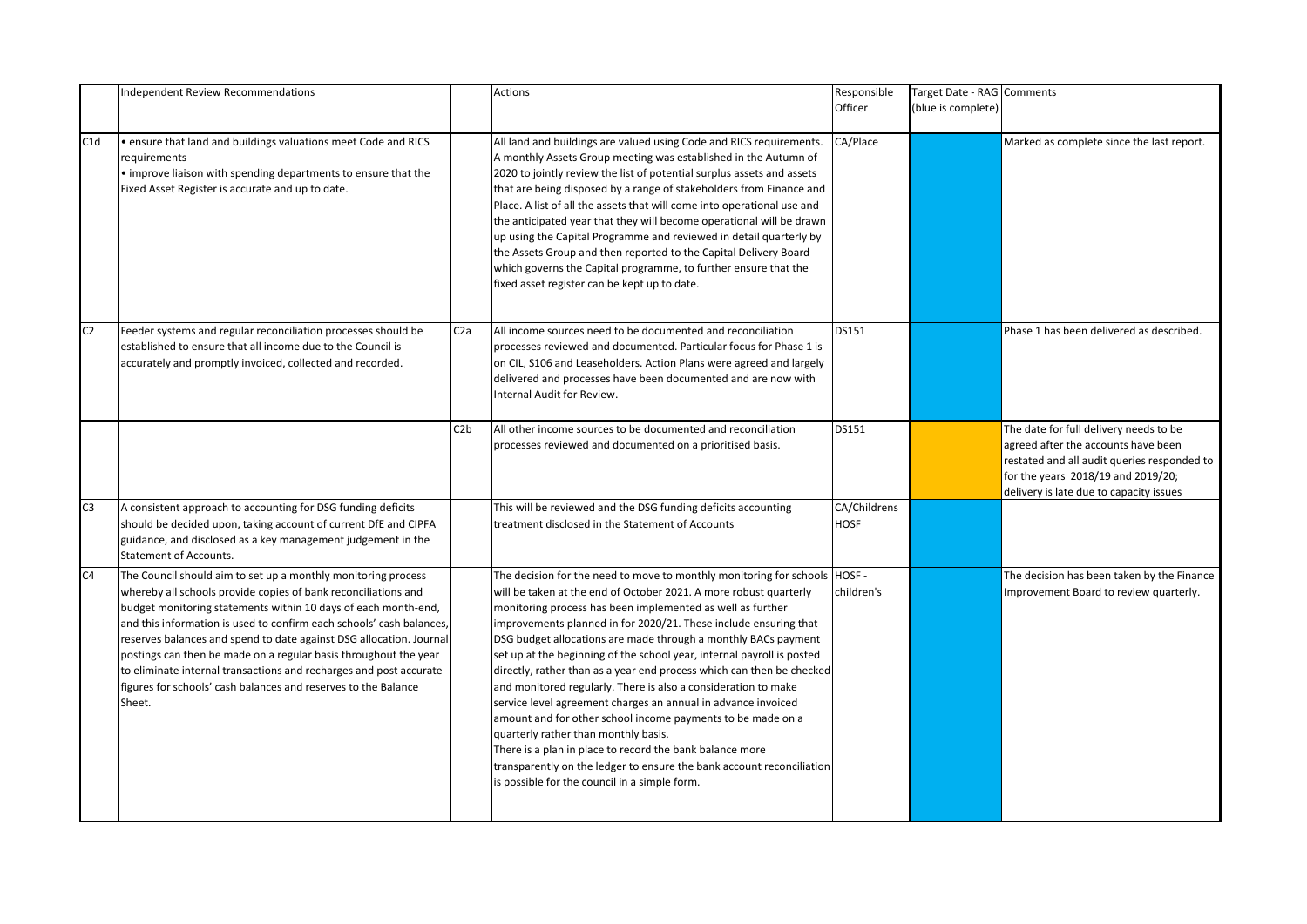|                  | Independent Review Recommendations                                                                                                                                                                                                                                                                                                                   | <b>Actions</b>                                                                                                                                                                                                                                                                                                                                                                                                                                                                                                                                                                                  | Responsible<br>Officer | Target Date - RAG Comments<br>(blue is complete) |  |
|------------------|------------------------------------------------------------------------------------------------------------------------------------------------------------------------------------------------------------------------------------------------------------------------------------------------------------------------------------------------------|-------------------------------------------------------------------------------------------------------------------------------------------------------------------------------------------------------------------------------------------------------------------------------------------------------------------------------------------------------------------------------------------------------------------------------------------------------------------------------------------------------------------------------------------------------------------------------------------------|------------------------|--------------------------------------------------|--|
| C <sub>5</sub>   | Grant income is one of the most significant items in the Statement<br>of Accounts therefore a comprehensive grant claims register should<br>be put in place as soon as possible, and reconciled to ledger<br>records on a monthly basis to better inform budget management<br>and year-end financial reporting                                       | A comprehensive grants register for both capital and revenue to be<br>put in place; the grants register for 2021/22 has been taken into<br>Phase 2                                                                                                                                                                                                                                                                                                                                                                                                                                              | СA                     |                                                  |  |
| C6a              | More detailed guidance and training on year-end cut off should be<br>provided to spending departments.<br>In order to minimize the number of year-end postings the Council<br>should implement a de-minimis policy for accruals, say £20-25,000,<br>and suspend payroll and creditor payment runs for 7-10 days over<br>the year end date            | More detailed guidance will be sent out to Directorates as per the<br>Closedown plan and it will include the policy on accruals, which is a<br>revenue de minimus of £10,000, unless grants related and a de<br>minimus for capital of £50,000. The closedown timetable does not<br>contain a suspension of payroll and creditor payments. Decision has<br>been made that there is no cut off for 2020/21 closure as there were<br>issues with the use of estimates in 19/20.                                                                                                                   | CA                     |                                                  |  |
| C6b              | An "accruals team" should be established to check all accruals over<br>an agreed threshold (say £250,000) and 10% - 15% of accruals<br>below this threshold on a sample basis to confirm the accuracy of<br>the entries in the Statement of Accounts. Alternatively, additional<br>testing of year-end accruals could be provided by Internal Audit. | A review of the resources has taken place, bearing in mind that the<br>Chief Accountant and his team are now permanently staffed. It is<br>proposed that 3 short term interims are secured with a start date of<br>February. Part of the role will be to review all accruals; the team will<br>also provide additional capacity, troubleshoot and support the audit<br>process. Once the 20/21 Accounts have been audited, a review will<br>take place to see what if any short term resource needs to be<br>secured annually. This is work in progress and will be taken through<br>to Phase 2 | СA                     |                                                  |  |
| $\frac{D}{D1}$   | <b>External Audit</b>                                                                                                                                                                                                                                                                                                                                |                                                                                                                                                                                                                                                                                                                                                                                                                                                                                                                                                                                                 |                        |                                                  |  |
|                  | Detailed meetings between the Council and their auditors at the<br>planning stage should have covered not just the logistical<br>arrangements for the audit but also current Code and FRC<br>requirements, the overall approach to the audit and working paper<br>requirements.                                                                      | A separate meeting will be set up for this purpose with Deloitte.                                                                                                                                                                                                                                                                                                                                                                                                                                                                                                                               | <b>DS151/CA</b>        |                                                  |  |
| D2a              | Processes recently put in place to manage the audit process and to<br>treat completion of the 2018/19 audit as a corporate priority need<br>to be maintained and developed.                                                                                                                                                                          | The daily updates on timetables and outstanding queries will be<br>continued, as will the weekly minute meetings with Deloitte. The<br>corporate nature of the Accounts will be further emphasised by the<br>actions identified elsewhere in the I.P.                                                                                                                                                                                                                                                                                                                                           | S151                   |                                                  |  |
| D <sub>2</sub> b | Discussions with Deloittes should clarify how best to prioritise<br>outstanding queries and complete the audit of the revised 2018/19<br>Statement of Accounts by an agreed date which is both realistic<br>and achievable.                                                                                                                          | Joint Deloitte / CEO meeting took place in January and a joint plan<br>has been agreed.                                                                                                                                                                                                                                                                                                                                                                                                                                                                                                         | CEO/Deloitte           |                                                  |  |
| D <sub>2c</sub>  | The s151 officer should reinforce this process by regularly<br>attending progress meetings with the external audit team,<br>providing visible encouragement and leadership and closely<br>monitoring progress against plan.                                                                                                                          | The S151 meets Deloitte every 2 weeks and in between as required.<br>TH CEO is meeting with Deloitte formally on a quarterly basis.                                                                                                                                                                                                                                                                                                                                                                                                                                                             | S151/CEO               |                                                  |  |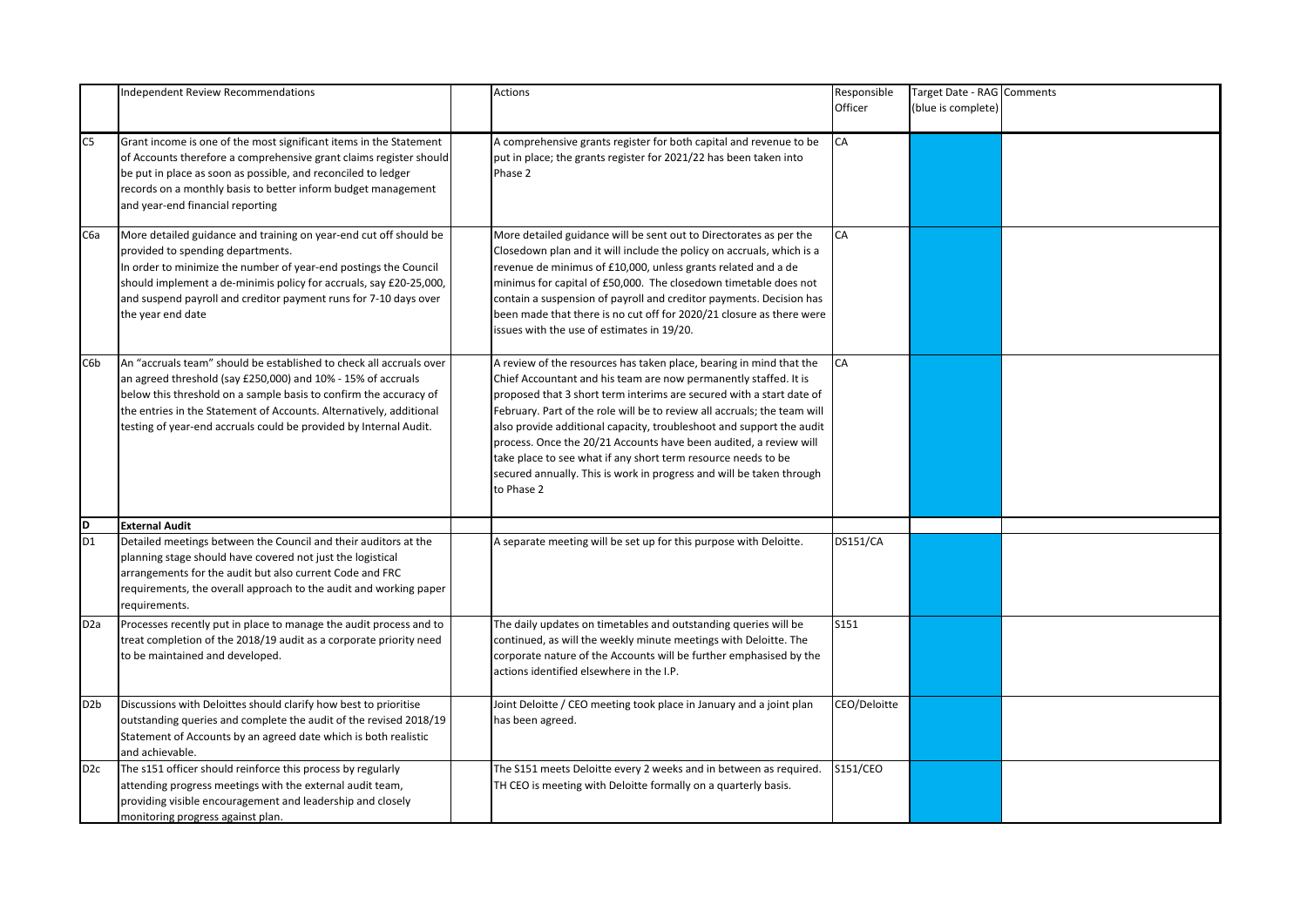|                 | <b>Independent Review Recommendations</b>                                                                                                                  | Actions                                                                                                                                                                                                                                                                                                                                                                                                                                                                                                                                                                                                                 | Responsible<br>Officer | Target Date - RAG Comments<br>(blue is complete) |                                                                                                                                                                                                                       |
|-----------------|------------------------------------------------------------------------------------------------------------------------------------------------------------|-------------------------------------------------------------------------------------------------------------------------------------------------------------------------------------------------------------------------------------------------------------------------------------------------------------------------------------------------------------------------------------------------------------------------------------------------------------------------------------------------------------------------------------------------------------------------------------------------------------------------|------------------------|--------------------------------------------------|-----------------------------------------------------------------------------------------------------------------------------------------------------------------------------------------------------------------------|
| D <sub>2d</sub> | Reports to Those Charged with Governance should be more<br>detailed and cover audit processes as well as proposed changes to<br>the Statement of Accounts. | More detailed reports will be made to the Audit Committee at each<br>cycle.                                                                                                                                                                                                                                                                                                                                                                                                                                                                                                                                             | <b>DS151</b>           |                                                  |                                                                                                                                                                                                                       |
| E               | Pensions                                                                                                                                                   |                                                                                                                                                                                                                                                                                                                                                                                                                                                                                                                                                                                                                         |                        |                                                  |                                                                                                                                                                                                                       |
| E1              | Implement proposed staffing structure                                                                                                                      | 6 posts which comprise of pension officers, senior pension officers<br>and principal accoutant pensions are currently advertised. These<br>posts comprise of fixed term contracts and full time permanent<br>positions.                                                                                                                                                                                                                                                                                                                                                                                                 | <b>DS151</b>           | <b>Ongoing to</b><br>31/12/2022                  | Pensions Admin team leader post now<br>filled, no suitable candidate for advertised<br>principal accountant pensions post. This is<br>now readvertised.                                                               |
| E2              | Ensure 90% of member records are accurate                                                                                                                  | Improvement in tPR score and Aquila Heywood Annual Data Quality<br>Report in line with guidance notes set out by tPR Audit results -<br>separate detailed action plan. This is ongoing. Missing records<br>receive from council payroll and other employers have been created.<br>This work stream will be completed once Zellis amendments to<br>HR/Payroll system is completed. This will ensure receipt of correct<br>and complete records. A more up to date data quality report has<br>been prepared by Heywood the pensions software provider.                                                                    | <b>DS151</b>           | Ongoing                                          | Data review against TPR parameters to be<br>conducted by Heywoods in September 22.<br>The risk remains that TPR targets for<br>schemes to attain due to ongoing payroll<br>issues for council employee's pension data |
| E <sub>3</sub>  | To ensure 98% of member records are accurate                                                                                                               | Improvement in tPR score and Aquila Heywood Annual Data Quality<br>Report in line with guidance notes set out by tPR Audit results -<br>separate detailed action plan. This is ongoing. Missing records<br>receive from council payroll and other employers have been created.<br>This work stream will be completed once Zellis amendments to<br>HR/Payroll system is completed. This will ensure receipt of correct<br>and complete records.                                                                                                                                                                          | <b>DS151</b>           | ongoing to<br>30/06/23                           |                                                                                                                                                                                                                       |
| E4              | Complete all existing backlog tasks                                                                                                                        | Performance reports - separate detailed action plan. Clearing of<br>historic backlog for active members and pensioners has been the<br>initial priority to avoid further breach of regulation or Ombudsman<br>complaint. Average age of backlog in this group has further<br>improved from over 24 months to under 5 months. Work is ongoing<br>to continue to clear outstanding historic backlog. Delay in clearing<br>historic back log has been mainly due to resource constraints within<br>the team, backlog due to staff inefficiencies and difficulty in<br>recruiting experienced agency staffs in the interim. | <b>DS151</b>           | 31/12/22                                         | This task has been suspended and staffing<br>resource working on amending incorrect<br>employee payroll data received in time for<br>the triennial valuation.                                                         |
| E <sub>5a</sub> | Developing technology to improve data quality                                                                                                              | 100% of employers submitting data via i-Connect and taking full<br>ownership of process - separate detailed action plan. Employers<br>forum was held in October 2020 during which employers where<br>informed of the need to adhere to the LGPS and TPR regulations.<br>Since then All employers apart from Tower Hamlets council, Tower<br>Hamlets Homes, Mulberry Academy, St Pauls Way Trust School and<br>East End Homes now submit data via i-Connect.                                                                                                                                                             | <b>DS151</b>           | 31/3/2021 and<br>ongoing                         | No known completion date as dependent<br>on LBTH payroll resolution of issues                                                                                                                                         |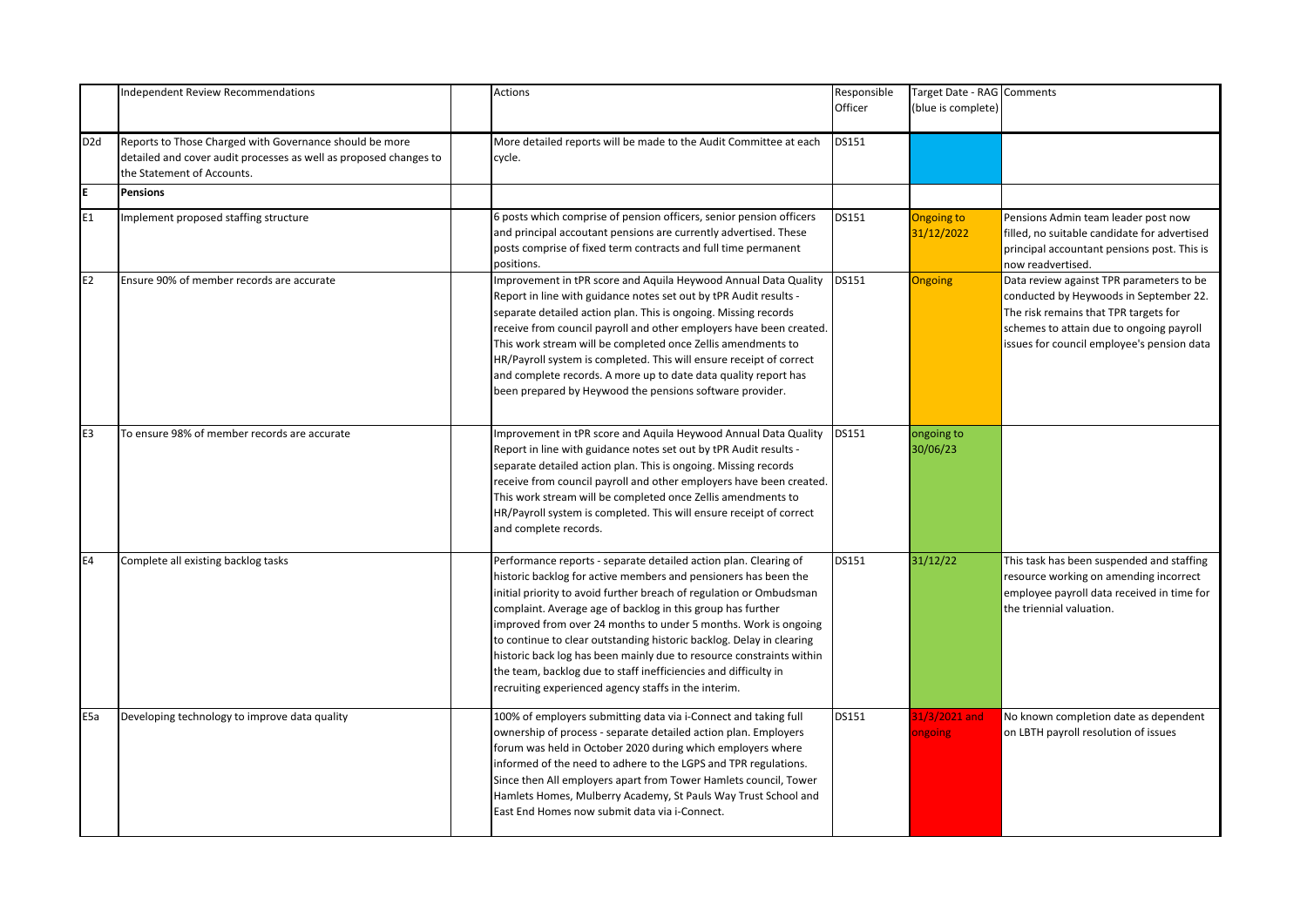|      | <b>Independent Review Recommendations</b>                                                            | Actions                                                                                                                                                                                                                                                                                                                                                                                                                                                                                                       | Responsible<br>Officer | Target Date - RAG Comments<br>(blue is complete) |                                                                    |
|------|------------------------------------------------------------------------------------------------------|---------------------------------------------------------------------------------------------------------------------------------------------------------------------------------------------------------------------------------------------------------------------------------------------------------------------------------------------------------------------------------------------------------------------------------------------------------------------------------------------------------------|------------------------|--------------------------------------------------|--------------------------------------------------------------------|
| E5b  | Developing technology to streamline process & reduce errors                                          | Implement workflow - separate action plan.                                                                                                                                                                                                                                                                                                                                                                                                                                                                    | DS151                  | <b>Vov 2022</b>                                  | 34 work flows completed and 6 outstanding<br>are in testing stage  |
| Eb6  | Developing technology to streamline process & reduce errors                                          | Implement system generated letters                                                                                                                                                                                                                                                                                                                                                                                                                                                                            | DS151                  | Completed                                        |                                                                    |
| Eb7  | Implementation of new service provider to process monthly<br>pension payments to overseas pensioners | Previous service provider Equinit were unable to process payments<br>to countries like Thailand. A new provider has been procured, use of<br>cheques stopped, review of overseas pensioners took place to<br>ensure that no deceased pensioner was being paid, Overseas<br>pensioners who failed to return Life Certificates have been<br>suspended. All overseas pensioners are now paid using the same<br>provider Western Union. The new system allows officers to<br>download up to date payment reports. | DS151                  | Completed                                        |                                                                    |
| Eb8  | Establish dialogue with scheme employers to facilitate joint<br>working                              | The Fund's employer's forum took place in October 2020. This has<br>significantly improved employer commitment.                                                                                                                                                                                                                                                                                                                                                                                               | DS151                  | Completed                                        |                                                                    |
| Eb9  | Review of HMRC returns                                                                               | A review of HMRC returns took place in January 21. This brought to<br>light outstanding returns dating back to 2014/15. Quarterly returns<br>have now been submitted to Sept 2021, annual returns for overseas<br>pensioners and ill health cases have been submitted to March 2021.<br>All outstanding annual returns for 2014/15 to date have been<br>uploaded, scheme pay payments made to HMRC. Work on annual<br>returns for Life Time Allowance is yet to commence.                                     | DS151                  | Completed                                        | All completed aside from Life Time<br>Allowance returns            |
| Eb10 | <b>Review Pension Fund Risk Register</b>                                                             | A review of the Pension Fund Risk Register was completed, new risks<br>added, redundant risks removed, date of next review introduced for<br>all risk, actions to mitigate risks have also been introduced. The<br>Pensions Board recommended that the review of the Risk Register is<br>a standing agenda on all Board meetings                                                                                                                                                                              | <b>DS151</b>           | Completed                                        |                                                                    |
| Eb11 | Develop a new chart of accounts to facilitate producing the Pension<br><b>Fund Accounts</b>          | This work stream is now completedion, draft chart accounts<br>completed and discussed with auditors. Financial systems team set<br>up of required codes completed. Work is expected to be completed<br>this financial year. Set up reports outstanding.                                                                                                                                                                                                                                                       | DS151                  | Completed                                        | Completed April 2022 except for setting up<br>of required reports. |
| Eb12 | Automation of daily pension fund bank account file upload and<br>direct posting to ledger            | A key area of risk, pension Fund bank account entries have been<br>posted directly from bank statement to ledger manually. This created<br>room for error and duplicate posting of statement transactions.<br>Electronic bank statement files are now uploaded in Agresso daily.<br>Conditions are being written to automate direct posting to the<br>pension fund ledger as much as possible.                                                                                                                | DS151                  | Completed                                        |                                                                    |
| Eb13 | Review of coding of payroll elements for pensioners payroll to align<br>with new chart of accounts   | This work stream will not take place following discussions with the<br>financial systems. Work required being huge and impacts payroll.                                                                                                                                                                                                                                                                                                                                                                       | <b>DS151</b>           | N/A                                              |                                                                    |